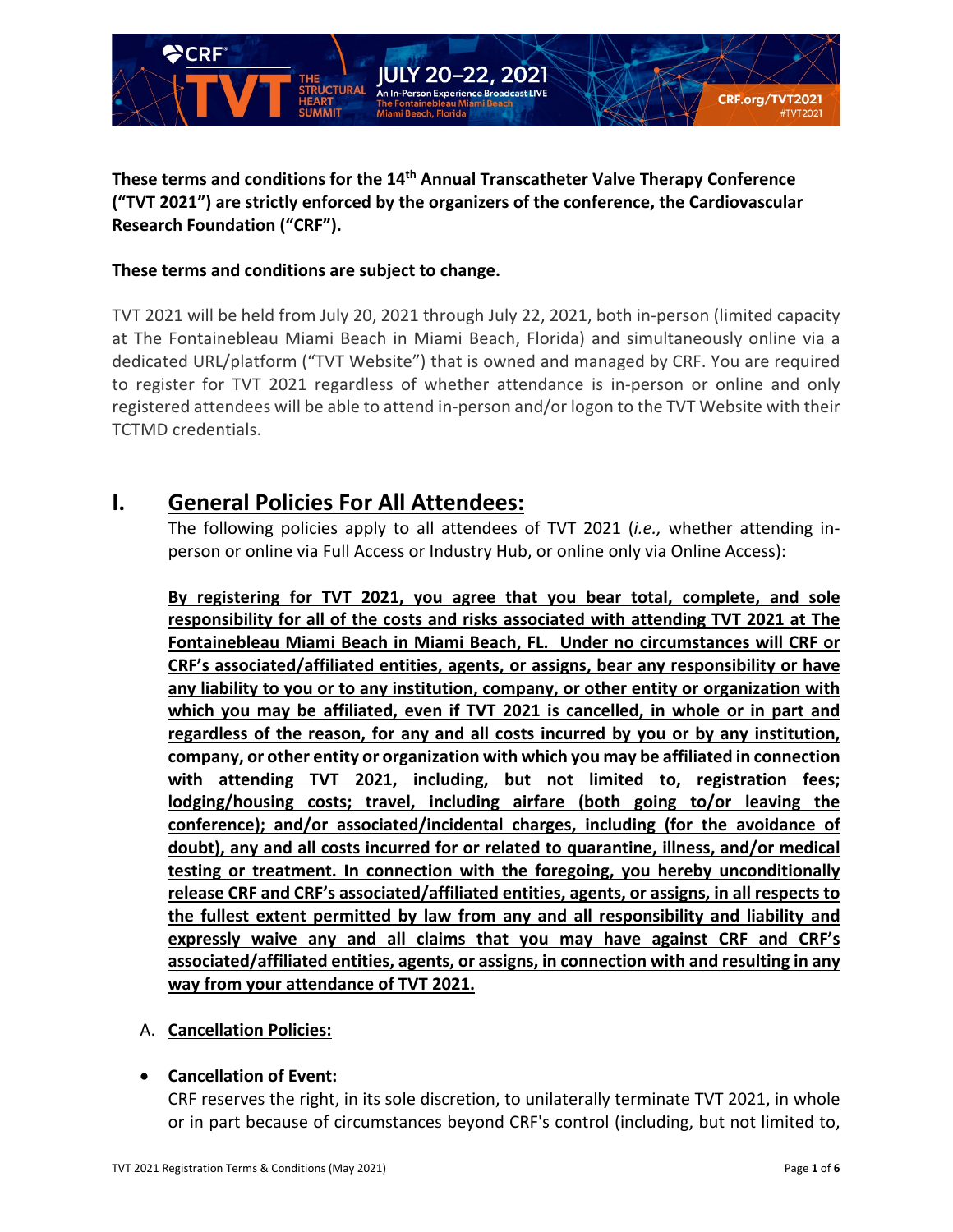civil disturbance; natural disasters; electrical outage; explosion; fire; freight embargo; strike or labor unrest; epidemics and/or pandemics including COVID; severe weather; other acts of God; or an act of war, terrorism, any government or any government agency or official; curtailment of transportation; or other events which make it illegal, impossible, or commercially impracticable to hold TVT 2021. In these circumstances, you expressly agree to waive any claim you may have against CRF and CRF's associated/affiliated entities, agents, or assigns for damages or compensation in connection with and resulting in any way from the cancellation of TVT 2021, including but not limited to registration fees, lodging/housing costs; travel, including airfare (both going to/or leaving the conference); and/or associated/incidental charges.

## • **Cancellation of Registration:**

- o **Full Access/Industry Hub –** Your in-person Live TVT 2021 registration fee for either Full Access or Industry Hub is nonrefundable and nontransferable. Please notify us at [registration@crf.org](mailto:registration@crf.org) if you are no longer able to attend in person. Please note that your online access to the conference will remain active.
- o **Online Access –** Your TVT 2021 registration fee for Online Access is nonrefundable and nontransferable.

## B. **Certification:**

You certify that all of the information provided by you in connection with your registration for TVT 2021 is true and accurate. Violation of this policy may result in you being be banned from attending or participating at TVT 2021 and/or any future CRFsponsored/-managed events.

#### C. **Privacy Policy**

Please review CRF's Privacy Policy as it contains important information about your privacy rights and is incorporated into these terms and conditions: [https://www.crf.org/privacy](https://www.crf.org/privacy-policy)[policy.](https://www.crf.org/privacy-policy) You may be asked to have your badge scanned either at meeting rooms and/or at session rooms. When your badge is scanned by industry supporters and/or sponsors during the meeting, you are opting in to receiving communications from that entity. You will be subject to their communications and privacy policy and must opt out with them directly. We do not endorse, screen, or approve, and are not responsible for their privacy practices.

#### D. **Physician Payments Sunshine Act**

In order to help industry supporters and/or sponsors comply with the Physician Payments Sunshine Act, the names and contact information of all US licensed physicians participating in industry supported functions at TVT 2021 or other events will be provided to the industry supporters and/or sponsors of that function. The information provided will be used for reporting purposes only as part of the Physician Payments Sunshine Act submission and may appear on the CMS Open Payments website.

#### E. **Social Media Policy**

CRF promotes the free exchange and rapid dissemination of research and educational content from all CRF meetings. The slides from CRF-sponsored courses and symposia are immediately posted on **TCTMD** to facilitate scientific discourse and enhance patient care.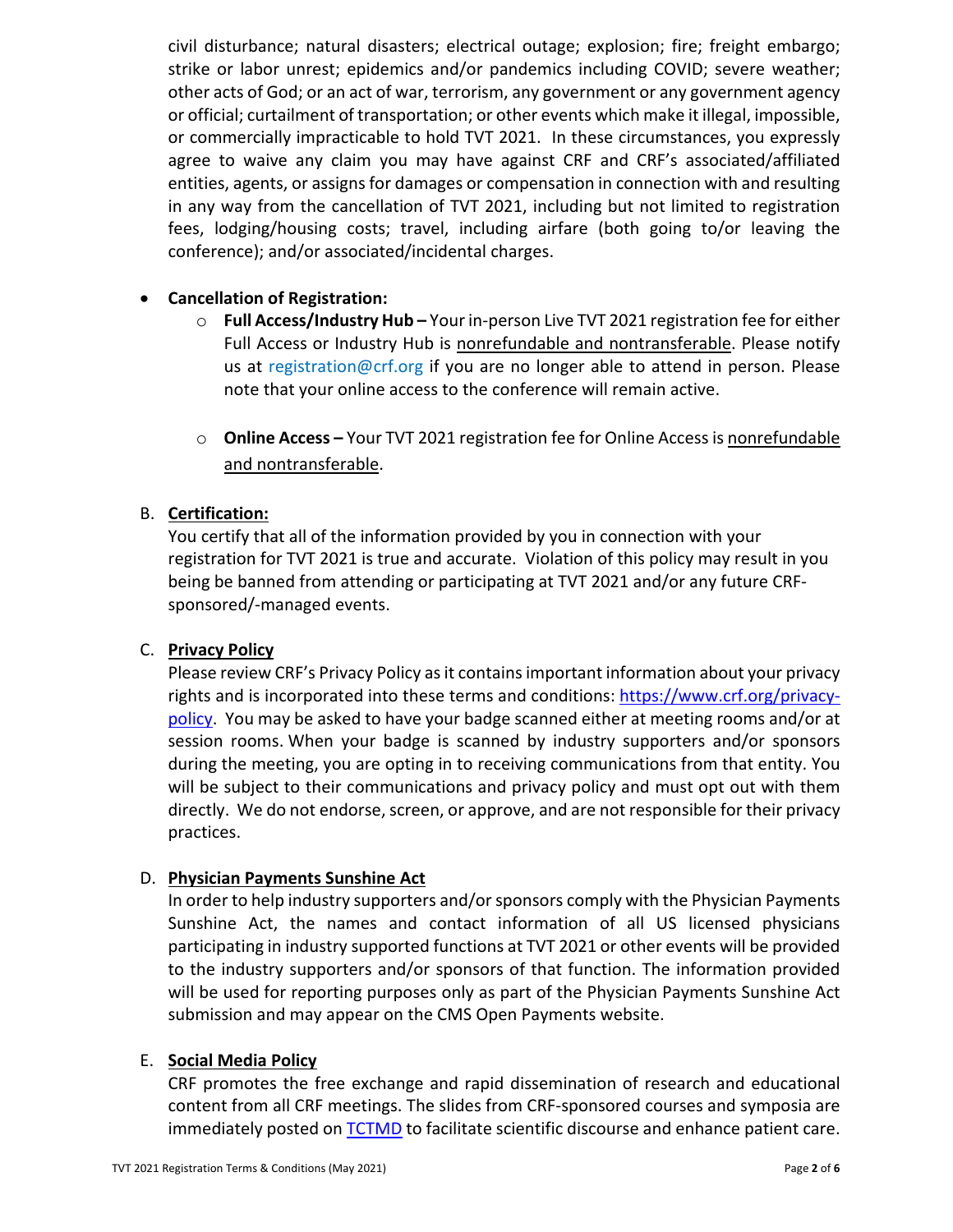Communicating through social media is welcome and strongly encouraged provided that embargo rules for late-breaking clinical trials and science are honored. Photographs, screenshots, images of slides from sessions, and brief audio/video clips can be shared via social media. However, posting or live streaming entire sessions or live cases (the latter to respect patient privacy) and use of any CRF course content for commercial purposes is strictly prohibited.

The official hashtag for TVT 2021 is #TVT2021.

#### F. **Verification of Physician, Allied Health Professional, and Fellow Registration**

Those who register under the Physician, Allied Health Professional, and Fellows categories may be subject to further verification by CRF. CRF will reach out directly should additional information be needed.

## G. **Wire Transfers and Check Payments**

Acceptable forms of payments are credit card, check, or wire transfer. If you would like to pay by wire transfer, a mandatory **\$75 (USD) wire processing fee** will automatically be added to your total.

A registration is not considered valid until payment in full has been received by CRF.

## **II. On-Site Policies for Full Access/Industry Hub Attendees:**

The following policies apply to all in-person attendees of TVT 2021 (*i.e.,* attending via Full Access and/or Industry Hub).

#### A. **Badge Changes and/or Reprints**

Any on-site badge changes or reprints will incur a **\$50 USD** fee per change/reprint.

#### B. **Children**

Due to the professional nature of the conference, CRF does not allow anyone under 16 into the scientific presentations or the Industry Hub rooms at any time. Nursing infants (up to 12 months) will be allowed (a) in the Industry Hub rooms only if allowed by the Industry group managing the room; (b) only if such infants are held at all times; strollers, infant carriers and other portable infant equipment are strictly prohibited; and (c) only if a parent has signed a liability waiver. Waivers will be available at the registration desk. Badges will need to reflect that a waiver has been signed. CRF reserves the right to deny or revoke access to any part of the conference to parents, infants and/or children found to be in violation of this policy. Infant changing stations are located in all restroom facilities.

#### C. **Conference Etiquette**

To make the conference experience enjoyable for all attendees, please keep the following in mind:

• As a courtesy to CRF's speakers, please refrain from the use of pagers or mobile devices of any kind during presentations. These devices should be powered down or, at a minimum, set to silent.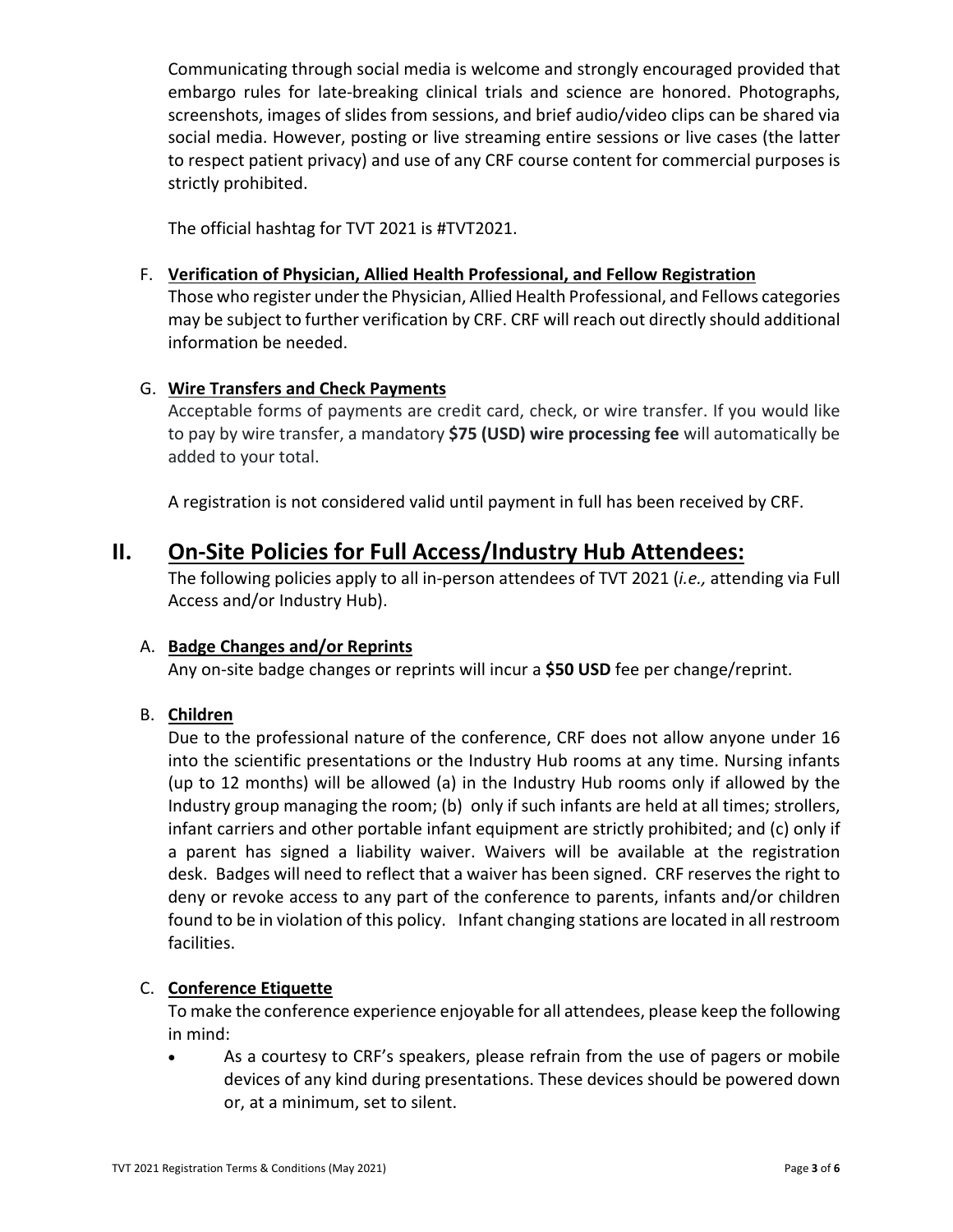• Please keep in mind that participants of TVT 2021 are in attendance to learn. Therefore, in consideration of all attendees, CRF asks that you please take any conversations outside of the session rooms.

## D. **Health & Safety Measures**

To protect the health and safety of all persons at TVT 2021, all attendees are **REQUIRED** to adhere to all health and safety measures implemented by CRF and the [Fontainebleau](https://www.fontainebleau.com/updates)  [Miami Beach.](https://www.fontainebleau.com/updates) If you are unable or unwilling to follow the health and safety measures, we ask that you please do not register for Full Access and/or Industry Hub and register for Online Access only.

The full list of **MANDATORY** health and safety measures will include, but are not limited, to:

- Wearing masks in the meeting spaces and as required by the Fontainebleau Miami Beach
	- o Masks may only be taken off while consuming food or drinking beverages and only while sitting down
- CRF will design distancing seating layouts to keep you as safe as possible.
- Completing a daily COVID-19 questionnaire prior to entering the meeting space
	- o Color-coded stickers will be provided each day, subject to your answers on the questionnaire, and placed on the front of your registration badge.
- The Fontainebleau Miami Beach requires any guests, including any TVT 2021 attendees, that test positive for COVID-19 to immediately vacate the premises. Questions regarding the Fontainebleau Miami Beach's COVID-19 polices may be directed to: Assistant Head Director of Security at [ADorsett@fontainebleau.com](mailto:ADorsett@fontainebleau.com) or 786-470-6375.
- **Important**: As a condition of in-person attendance, CRF mandates that all TVT 2021 participants be fully vaccinated against COVID-19 at least two weeks before the date on which you will first attend the meeting.

The list of health and safety measures will be posted on the TVT 2021 website and will be continuously updated by CRF.

**By registering for Full Access and/or Industry Hub, you agree to comply with all of the rules and regulations, including all COVID-19 safety and health measures, implemented by CRF and the Fontainebleau Miami Beach then in effect during TVT 2021. Noncompliance with health and safety measures may result in you being unable to attend TVT 2021, in whole or in part, and no refunds will be made for violating this policy.** 

## E. **Identification at Registration**

Attendees are required to present a valid photo ID at registration in order to collect registration materials. Unless a group has arranged for an advance group pickup of badges, individuals may only collect their own individual registration. This procedure is in place to protect registration materials from getting lost and to allow CRF to monitor accurate attendance.

Registration materials will not be provided without a photo ID. Furthermore, registrants agree not to allow any other individual to participate in their place at TVT 2021, during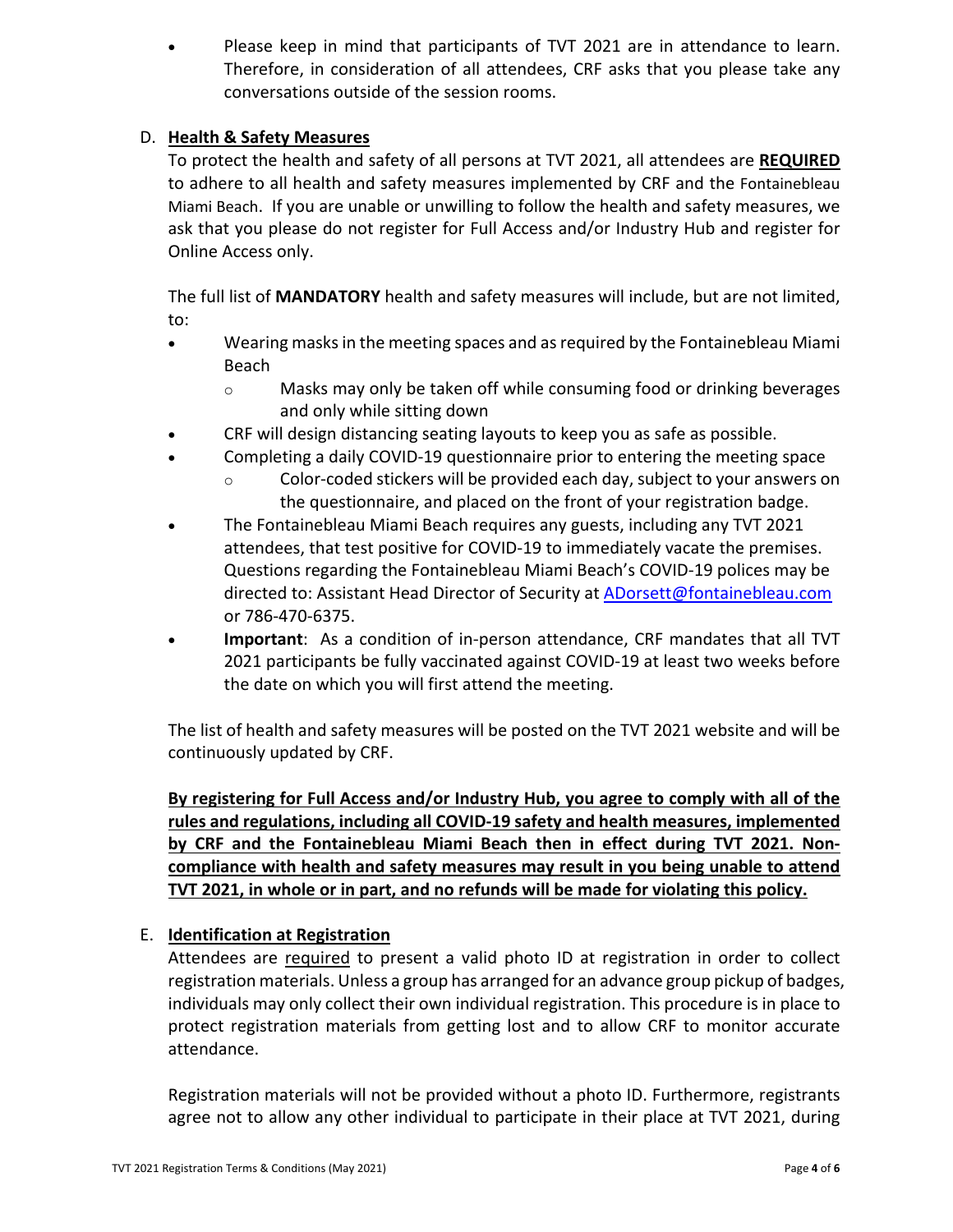the registration process, or any other TVT 2021-related activity, including acceptance of these terms of registration.

#### F. **Loss of Badge Credentials**

CRF reserves the rights to revoke or deny attendance of any registered participant, faculty/speaker, exhibitor, or media at TVT 2021.

## G. **Lost and Found**

If you lose or find an item, please go to the Registration area.

## H. **Post-Event Photography Use Notice**

You hereby grant CRF an irrevocable, worldwide, royalty-free, fully paid-up license to reproduce, copy, display, perform, or otherwise use any photos, videos, or audio recordings taken of you by CRF or CRF's designated vendor(s) during TVT 2021 or any other TVT 2021-related activity or event for promotional use (*i.e.*, brochures, association publications, and web-based media such as blogs, websites, e-newsletters). You hereby release and hold harmless CRF and CRF's associated/affiliated entities, agents or assigns, from all claims, demands, causes of action, and liability related to said use of the material. During TVT 2021, attendees, vendors, speakers/faculty, and others may be photographed and videotaped by CRF or CRF's designated vendor(s) capturing the event. Some of these photographs or videos may be displayed by CRF in future publications or materials connected with the event.

## I. **Prohibition on Badge Swapping, Sharing, or Lending**

Each person attending a CRF-sponsored/-managed meeting, symposia, program, event, etc. will be issued an event-specific badge bearing that person's name. She or he must have the badge bearing their own name in her or his possession at all times while on the premises at which the event is taking place. **THE SWAPPING, SHARING, OR LENDING OF AN EVENT BADGE TO ANY OTHER PERSON IS STRICTLY PROHIBITED**. Anyone found to be wearing a badge that does not bear that person's name will have the badge immediately confiscated and will be escorted from the premises. Additionally, the attendance privileges of the person whose name appears on the confiscated badge will be revoked and that person will also be escorted from the premises. No replacement badges will be provided, and no refunds will be made, in whole or in part, for violating this policy.

Violators of this policy (the person to whom the badge was issued, the person found to be in possession of the badge, and where appropriate the company that purchased the badge) may also be banned from attending or participating at any future CRF-sponsored/ managed event. Additionally, in instances where an exhibiting/industry company is found to have violated this policy, the exhibiting/industry company will be penalized with a reduction in priority points. In cases where CRF is willing to permit a person found to be in violation of this policy to once again have access to the event, the person or the exhibiting/industry company, as applicable, will be required to re-register and will be charged the full cost of the additional registration. All decisions regarding compliance with or violation of this policy will be made by CRF in CRF's sole and exclusive discretion.

#### J. **Recording (Audio, Video, and Still Photography) Policy**